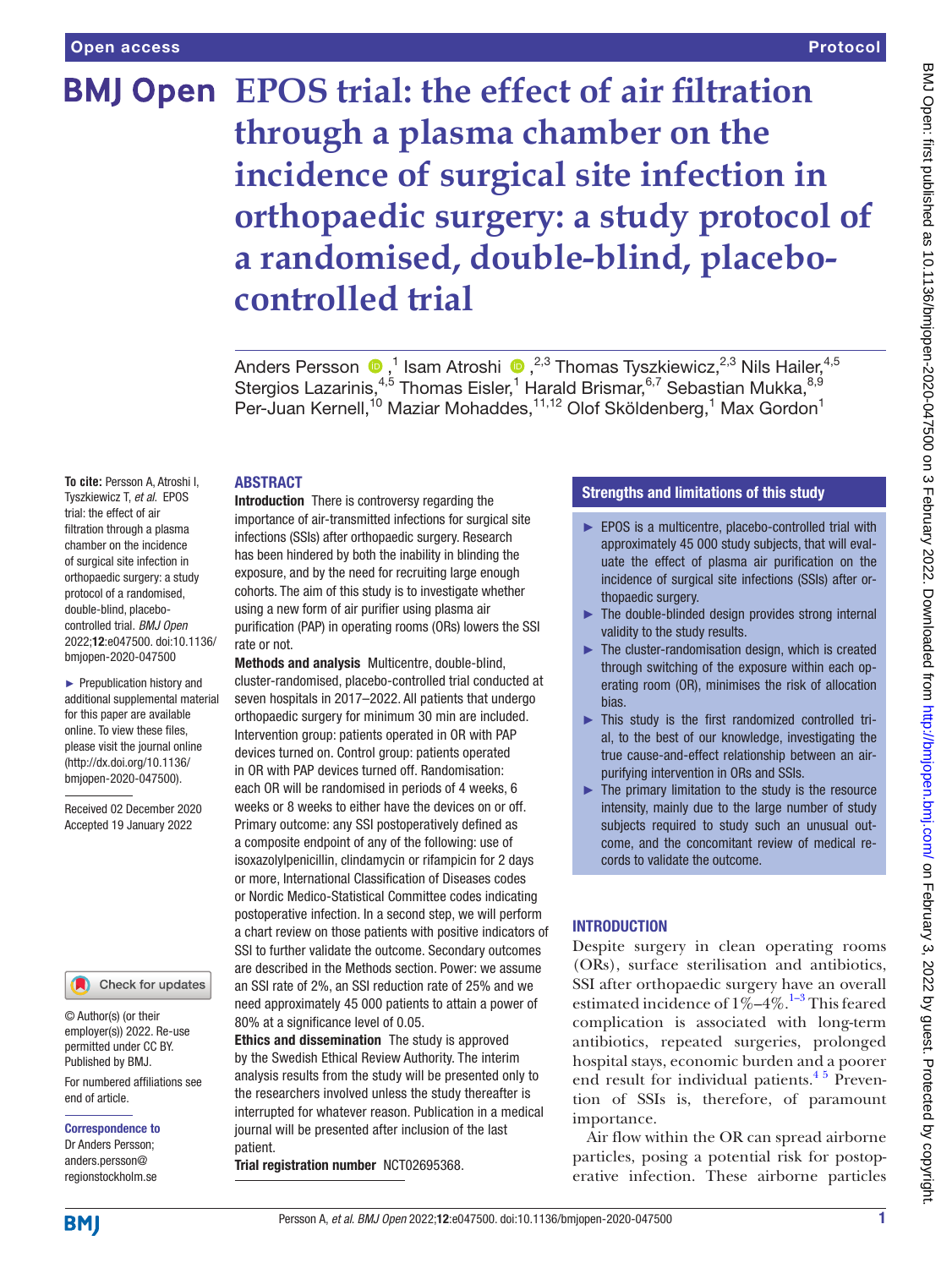



Figure 1 Rendered view of Novaerus NV800. Figure 2 Air flow through the air purifier.

<span id="page-1-0"></span>include dust, textile fibres, skin scales and respiratory aerosols, loaded with viable microorganisms (including *Staphylococcus aureus*) having been released mainly from the surgical team members and patient into the surrounding air of the OR. These particles have been shown to settle onto surfaces, including the surgical wound and instruments.<sup>6</sup> Thus, air-transmitted infections is one of the main reasons for  $SSI<sup>6</sup>$  $SSI<sup>6</sup>$  $SSI<sup>6</sup>$  making this an interesting intervention target.

Ever since the ground-breaking study by Charnley and Eftekhar,<sup>[7](#page-5-3)</sup> which showed that cleaner air in the OR drastically improved infection rates after total hip arthroplasty, vast efforts have been made to address this issue. Lidwell *et al* carried on their work, showing that ultra-clean air (ie, <10 colony-forming units  $(CFUs)/m^3$ ) in combination with body-exhaust suits and prophylactic antibiotics further improved infection rates. $8-10$  Based on their work, in combination with several reports showing that laminar air flow (LAF) reduces bacterial contamination in the OR  $air,$ <sup>11–13</sup> many ORs are today equipped with LAF ventilation. Unfortunately, though, when evaluated in large cohort studies, systematic reviews and meta-analyses, LAF systems in modern state-of-the-art ORs have so far failed to prove efficient in preventing infections, compared with conventional ventilation.<sup>14-19</sup>

The plasma air purification (PAP) system used in our current study is an air purifier that sterilises the air particles through a plasma chamber ([figure](#page-1-0) 1). Air in the OR is pumped through the chamber, and by using a small current, it transforms the air in the vicinity of the electrode into plasma, which eradicates any bacteria that pass through ([figure](#page-1-1) 2). The small size of the machine allows it to fit into any operating theatre without interfering with existing equipment. $20$ 

Similar systems exists that use ultraviolet light to sterilise air particles and reduce the rate of hospital-acquired infections.[21 22](#page-6-2) There are though few peer-reviewed articles regarding air purification. While we have not found any randomised clinical trials, there are randomised field trials, outside hospital settings, that have shown positive effects in vivo. In a blinded randomised field trial on healthy volunteers using air purifiers, a significant



<span id="page-1-1"></span>

reduction in air particles were seen and this also led to a reduction of stress hormone for the participants.<sup>[23](#page-6-3)</sup>

In hospital and OR settings, the PAP technology alone significantly reduces the number of CFUs of *Staphylococci* (the most common infecting microorganism in SSI) from  $49\%$  to  $97\%$ .<sup>24</sup> In non-randomised studies, it has been shown to reduce respiratory infections, personnel sick leave and severe infectious outbreaks. $22 \frac{22 \frac{24}{3}}$  These effects have though not been validated in randomised clinical trials in OR settings. However, this is also true for all methods of reducing airborne pathogens in ORs that currently are used, such as surgery in LAF ORs. The need for Level 1 evidence in this field of medicine is urgent.

The EPOS trial is, therefore, designed as a multicentre, double-blinded, cluster-randomised, placebo-controlled trial.

The aim of this study is to investigate whether using PAP devices that clean the air from contaminating particles in ORs lower the rate of SSI, or not. The primary endpoint will be SSI rate within 12 weeks postoperatively, defined as either use of antibiotics targeting common implant pathogens, International Classification of Diseases (ICD) code or Nordic Medico-Statistical Committee (NOMESCO) code indicating postoperative infection. This proxy variable is more closely described in the Methods section. We hypothesise that PAP can reduce the incidence of SSI in orthopaedic surgery by 25%. Secondary aims include investigating the number of prescribed antibiotics as well as the number of needed readmissions and length of stay for SSI.

## METHODS: PARTICIPANTS, INTERVENTIONS AND OUTCOMES Study setting

The study is being conducted at seven major hospitals in Sweden [\(table](#page-2-0) 1). Inclusion will take place between April 2017 and 31 December 2021. The randomised clinical trial setting has been chosen to control for the huge number of possible confounders influencing the outcome. The study protocol has been written according to the [Standard Protocol Items: Recommendations for](https://www.spirit-statement.org/)  [Interventional Trials](https://www.spirit-statement.org/) statement. A Consolidated Standards of Reporting Trials flow diagram, published as an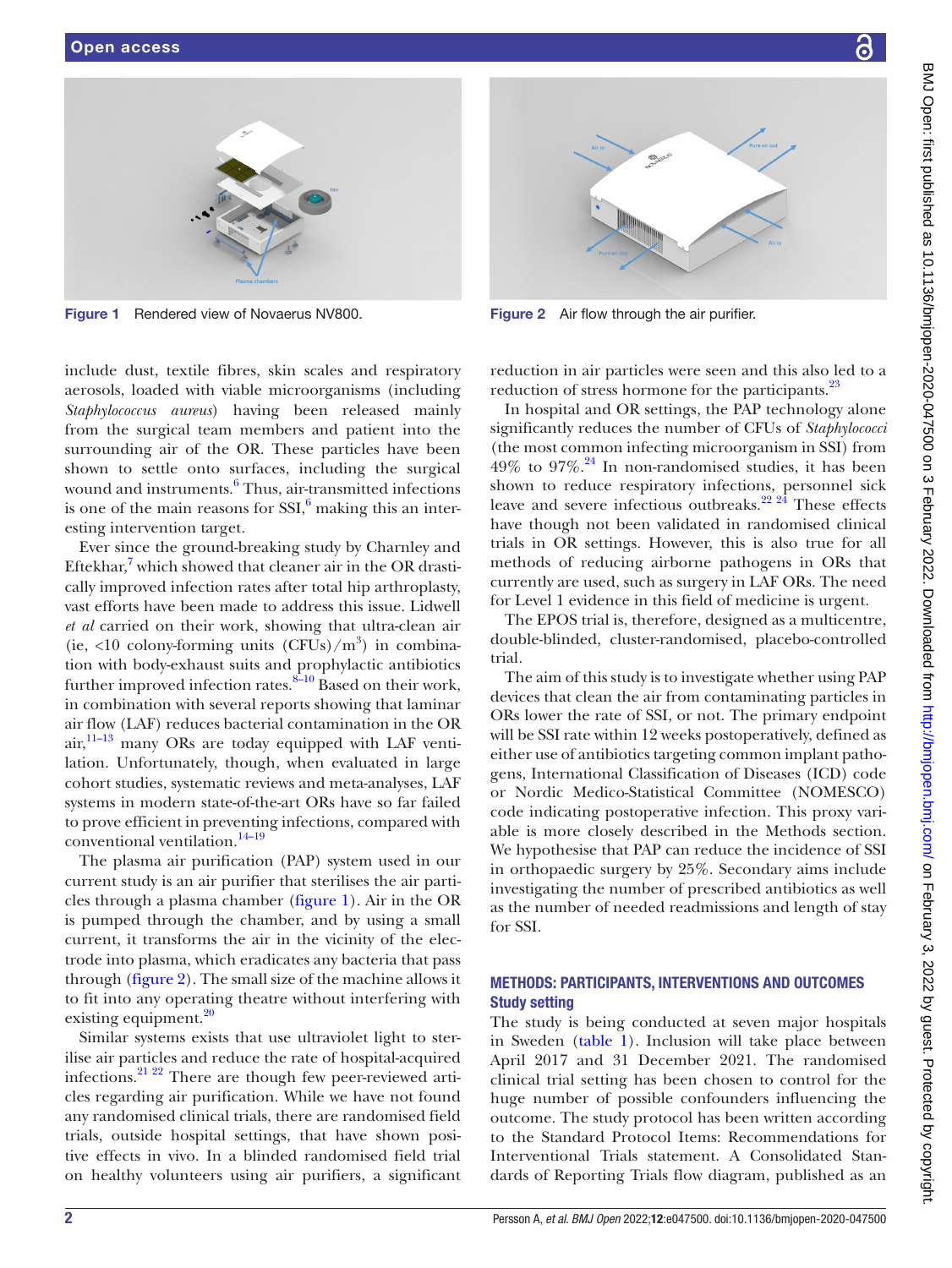<span id="page-2-0"></span>Table 1 Recruitment centres and estimated recruitment based on number of surgeries performed annually. The hospitals are already recruiting patients

| <b>Centre</b>            | <b>Estimated n</b> | % recruited |
|--------------------------|--------------------|-------------|
| Danderyd Hospital        | 8000               | 18%         |
| Hässleholm/Kristianstad  | 10 000             | 22%         |
| <b>Huddinge Hospital</b> | 6000               | 13%         |
| Akademiska Hospital      | 10 000             | 22%         |
| <b>Ortho Centre</b>      | 3000               | 7%          |
| Umeå                     | 8000               | 18%         |
| Total sample size        | 45 000             | 100%        |

[online supplemental file 1](https://dx.doi.org/10.1136/bmjopen-2020-047500) to this protocol, describes our study graphically.

## Eligibility criteria

We will include<sup>[1](#page-5-0)</sup> all patients that undergo surgery for 30 min or longer at each centre during the study period. We assume that surgeries lasting less than 30 min are less susceptible to SSIs. Including those in this study would, therefore, result in a larger cohort. We will exclude surgeries on (1) already infected surgical sites, defined as: ICD or NOMESCO codes indicating infection (same as those used for the primary outcome, see below), open fractures, traumatic wounds and vacuum-assisted wound therapy, (2) patients that have withdrawn antibiotics 2 weeks or less prior to surgery and (3) patients that have actively marked their hospital charts with an added privacy notice. If patients have multiple surgeries during the study period, only the first operation will be included.

#### Intervention

At each hospital, all ORs that perform surgery on ortho-paedic patients will be equipped with three<sup>[3](#page-5-6)</sup> PAP systems each. The groups are defined as: intervention group: those operated where the PAP device has been turned on for at least 2 days prior to index surgery; control group: those where the PAP device has been turned off for at least 2 days prior to index surgery; and mixed group: those receiving surgeries in ORs within 2 days after the PAP device switches status. In the analysis we will also subgroup the study subjects according to measurements prior to study start into regular ORs  $(≥10$  CFU/m<sup>3</sup>) and ultra-clean ORs  $\left\langle \times 10\text{ CFU/m}^3 \right\rangle$ .

PAP device status and function will be monitored continuously during the inclusion period through standardised manual controls every 3 months, and also at the end of the inclusion period by validating PAP device status retrospectively through memory card recordings in each device.

#### **Outcomes**

The primary outcome is any indication of SSI within 12 weeks postoperatively, defined as a composite endpoint of any of the following:

## Open access

## Box 1 CDC definition of SSI

## <span id="page-2-1"></span>Superficial incisional SSI

Infection within 30 days after the operation and only involves skin and subcutaneous tissue of the incision and at least one of the following:

- ► Purulent drainage with or without laboratory confirmation, from the superficial incision.
- ► Organisms isolated from an aseptically obtained culture of fluid or tissue from the superficial incision.
- ► At least one of the following signs or symptoms of infection: pain or tenderness, localised swelling, redness or heat, and superficial incision is deliberately opened by surgeon, unless incision is culture-negative.
- ► Diagnosis of superficial incisional SSI made by a surgeon or attending physician.

### Deep incisional SSI

Infection occurs within 30 days after the operation if no implant is left in place or within 1 year if implant is in place and the infection appears to be related to the operation and infection involves deep soft tissue (eg, fascia and muscle) of the incision and at least one of the following:

- Purulent drainage from the deep incision but not from the organ/ space component of the surgical site.
- ► A deep incision spontaneously dehisces or is deliberately opened by a surgeon when the patient has at least one of the following signs or symptoms: fever (>38°C), localised pain or tenderness, unless incision is culture-negative.
- ► An abscess or other evidence of infection involving the deep incision is found on direct examination, during reoperation, or by histopathologic or radiologic examination.
- ► Diagnosis of deep incisional SSI made by a surgeon or attending physician.

#### Organ/space SSI

Infection occurs within 30 days after the operation if no implant is left in place or within 1 year if implant is in place and the infection appears to be related to the operation and infection involves any part of the anatomy (eg, organs and spaces) other than the incision, which was opened or manipulated during an operation and at least one of the following:

- ► Purulent drainage from a drain that is placed through a stab wound into the organ/space.
- ► Organisms isolated from an aseptically obtained culture of fluid or tissue in the organ/space.
- ► An abscess or other evidence of infection involving the organ/space that is found on direct examination, during reoperation, or by histopathologic or radiologic examination.
- ► Diagnosis of organ/space SSI made by a surgeon or attending physician.
- SSI, surgical site infection.
- 1. Withdrawal or other documented use of antibiotics corresponding to 2 days or more after surgery targeting *S. aureus*.
- 2. ICD code indicating postoperative infection (at date of readmission)
- 3. NOMESCO code indicating postoperative infection.

In a second step, we will perform a chart review on those patients with positive indicators of SSI to further validate the outcome. We will use the internationally accepted CDC definition of SSI when finally establishing that an SSI has occurred  $(box 1).^{25}$  $(box 1).^{25}$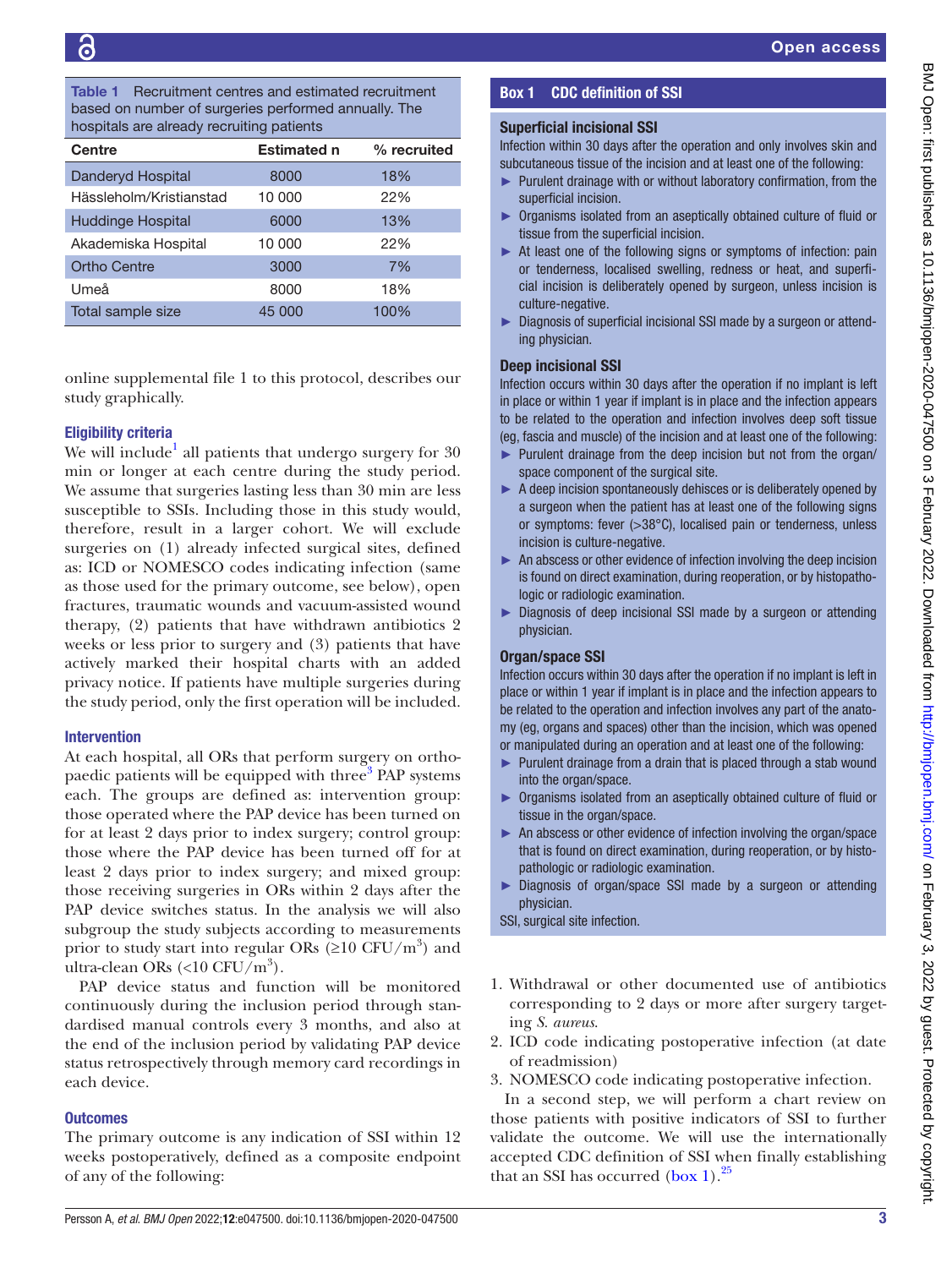The effect size of the primary endpoint is the relative risk of contracting SSI for the intervention group versus the control group and will be calculated by dividing the probability of contracting an SSI in the intervention group by the control group=*SSI rate intervention group SSI rate control group* . The group by the control group= $\frac{SST \text{ rate control group}}{SST \text{ rate control group}}$ . The effect size will also be presented as an absolute risk difference=*SSI rate intervention group − SSI rate control group*.

The primary outcome is a surrogate variable for SSI as it, due to the large sample size, is practically impossible to have all patients come back for outpatient visits and be visually inspected. To further validate the outcome, a medical record review will be performed in a second step on all individual patients with indication of SSI. Our expectations are that the choice and succeeding validation of this proxy variable can provide us with a reliable tool for investigating SSI's in future projects.

The Swedish healthcare registers, especially the Prescribed Drug Register (PDR) and the Patient Register, will make sure that we get an almost complete ( $>99\%$ ) coverage of all relevant SSIs.

The secondary outcomes are: (1) withdrawal or other documented use of any antibiotics for 2 days or more after surgery during the first 30 postoperative days, (2) the number of days with antibiotics during the first 30 days, (3) same as (1) and (2) but up to 90 days after surgery and (d) death during the first 2 postoperative years

These analyses will also be performed with and without adjustment for preoperative antibiotic use 6 months prior to the surgery.

#### Sample size

The reoperation rate in Sweden due to infections within the first 2 years after surgery is  $1.3\%$  $1.3\%$  $1.3\%$ <sup>3</sup> for primary total hip replacements (THRs). This does not include THRs in patients with fracture and other types of surgeries that are more susceptible to infections. We, therefore, assume that the SSI rate in our study population is  $2\%$ .<sup>1–3</sup> Similarly, we know from other data that about 0.7% withdraw the antibiotics associated with the primary outcome within a 3-month period prior to surgery. To account for infections unrelated to surgery, we assume that the infection noise rate, that is, non-SSIs, is less than 2%.

#### Multicentre power with ultra-clean air

Hospitals with ORs with ultra-clean air may be less susceptible to the effect with an already lower infection rate. Pre-study CFU measurements suggest that approximately 80% of the included ORs are ultra clean. If we assume that the infection rate is 2% or less, and that the effect size is reduced to 25% in an ultra-clean environment, we will need to recruit 22 630 patients in each group, that is, approximately 45 000 patients to attain a power of 80% with a significance level of 0.05. This will be our target population. We expect a very low drop-out rate/ missing data in the study, estimated to be  $\langle 1\% \rangle$ . At the interim analysis, the p value will be set 10 times lower at 0.005, that is, if a statistically significant result between the groups is observed at 18 months, the study will be



<span id="page-3-0"></span>Figure 3 Graphs showing the impact of base SSI rate and rate of unrelated infections on the required sample size. SSI, surgical site infection.

stopped. See [figure](#page-3-0) 3 and [online supplemental appendix](https://dx.doi.org/10.1136/bmjopen-2020-047500)  [1](https://dx.doi.org/10.1136/bmjopen-2020-047500) for details in R and explanation of the script for the sample size analysis.

## **Recruitment**

We estimate that with only one centre, such as Danderyd Hospital, recruitment would take >5 years. The hospital operates about 4500 patients each year and as it is unlikely that more than 500 of these will be excluded. We, therefore, anticipate recruiting 4000 patients/year. Performing this study in a multicentre setting is, therefore, crucial. In [table](#page-2-0) 1, the participating centres are presented, and their estimated proportion of patients included.

## Patient and public involvement

Representatives of the Swedish Osteoporosis Society [\(www.osteoporos.org](www.osteoporos.org)) and the Swedish Rheumatic Society ([www.reumatiker.se\)](www.reumatiker.se) are members of the study steering committee, and participate mainly in discussions regarding plans for reporting and publishing the results of the study.

## METHODS: AN ASSIGNMENT OF INTERVENTIONS Allocation

The three PAP devices in each OR will synchronically be randomised in periods of 4 weeks, 6 weeks or 8 weeks to either have the system 'on' or 'off'. The switch will always occur midnight Friday in order to limit the patients exposed to partial effect during the first 2 days after switching status. The system can be programmed to be active (ie, plasma chamber eradicating bacteria) at any given timeframe. The manufacturer of the PAP devices will prepare the randomisation allocation and automatic execution of it. The randomisation sequence is at minimum 8 years long and will be submitted to a third, independent party, responsible for keeping the allocation secret until interim analyses or study end. At the interim analyses, only allocations up to that date will be released.

## **Blinding**

The on/off only refers to the plasma chamber responsible for the antimicrobial effect. As the machine retains the air flow it will be impossible for staff, surgeons and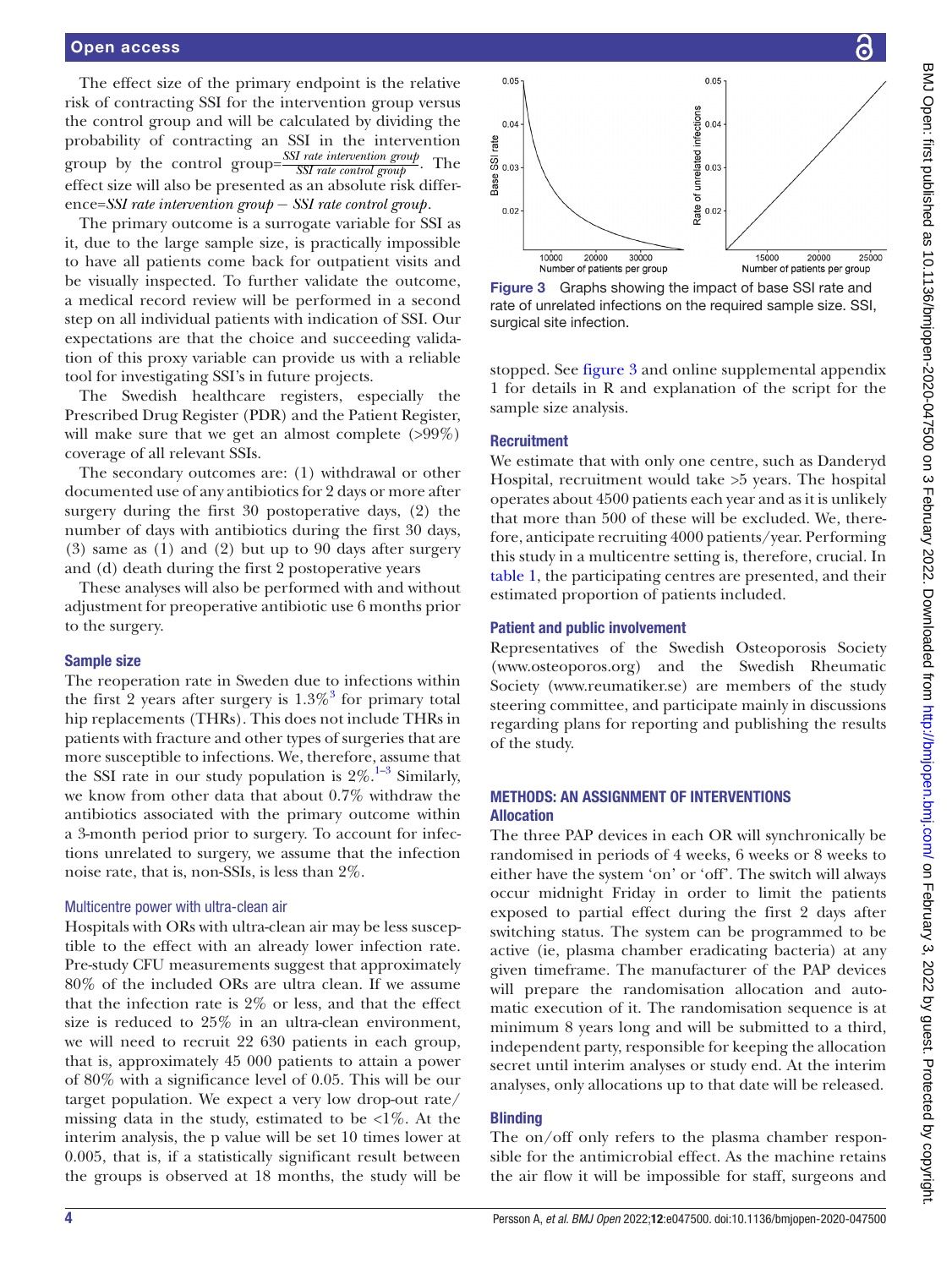patients to determine the status of the machine from the outside. The device will also automatically switch status, where the true status is concealed for all study participants, including other hospital personnel until the end of the study.

## METHODS: DATA COLLECTION, MANAGEMENT AND ANALYSIS Data collection methods

For the primary endpoint, the following codes will be used to detect if individual patients have contracted an SSI following surgery. If any of these codes indicate SSI, a chart review will be performed in a second step to verify the outcome:

- 1. From the Swedish PDR: withdrawal of antibiotics targeting *S. aureus* corresponding to a minimum amount of two defined daily dosages (an estimate provided by the registry for the expected daily dosage). The date of withdrawal will serve as an indicator of treatment start unless inpatient data are available with more granular information. The drug Anatomical Therapeutic Chemical (ATC) codes considered to target relevant bacteria are:
	- a. J01CF05 (isoxazolylpenicillin).
	- b. J01FF01 (clindamycin).
	- c. J04AB02 (rifampicin).
- 2. From The National Patient Registry: ICD trigger codes indicating postoperative infections:
	- a. T793: posttraumatic wound infection, not elsewhere classified
	- b. T814: infection following a procedure, not elsewhere classified
	- c. T84[5-7]: infection and inflammatory reaction due to internal joint prosthesis, internal fixation device or other internal orthopaedic prosthetic devices, implants and grafts
	- d. T874: infection of amputation stump
	- e. B9[5,6,8]: bacterial specification
	- f. L0[2-4]: cutaneous abscess, furuncle and carbuncle, and cellulitis.
	- g. A[24]6: erysipeloid and erysipelas
- 3. From the National Patient Registry: NOMESCO trigger codes indicating postoperative infections:
	- a. Incision abscess: TN[A-H]05
	- b. Surgeries due infections: N[A-H]S[0–4,9]9.
	- c. Extremities wound revision:  $Q(CD)B05$ .
	- d. Reoperation for infection: N[A-H]W69.
	- e. Vacuum treatment: DQ023.

Both local and national registry data will be used according to availability. For the admission episodes with the code indicators, the admission date is the index date, that is, if an admission occurs after 91 days with a trigger code it will not be considered an indicator of a postoperative infection.

In-hospital information systems will supply information on: (1) patient ID, (2) date(s) of surgery, (3) surgery associated codes, including operated side, (4) OR and (5) in-hospital antibiotics

Both the surgical and medical data records will be retrieved depending on availability. Only centres that can provide the above data will be allowed to participate.

The Swedish National Patient Register includes all in-patient care and outpatient visits in Sweden with discharge codes according to ICD-10, NOMESCO codes and admission/discharge dates.<sup>[26](#page-6-7)</sup>

The Swedish PDR includes any withdrawn prescriptions. Prescriptions that are never withdrawn by patients and drugs bought over the counter without prescriptions are not included. The data fields used were the drug ATC code, number of pills and prescription text.<sup>[27](#page-6-8)</sup>

## Data management

The study data will be securely managed and stored encrypted at a computer within Karolinska Institutet at Danderyd Hospital. No other than the authors stated above will gain access to raw data.

## Statistical methods

The primary outcome is a binary variable where there are three groups. We will use logistic regression where the reference group is the placebo group, and the significance is related to the intervention group. The estimate for the mixed group is only for relating dose effect, that is, the group will not be pooled with either the placebo or the intervention group. Due to the randomisation, we do not intend to have any other covariates as confounders in the model. Similar methodology will be applied to the antibiotic's binary outcome. The number of days with antibiotics will be modelled using a linear regression with the similar interpretation to above regarding predictors. Mortality will be modelled using a Cox proportional hazards model with time since surgery calculated as time to death, migration or 2 years. The Cox model will not contain any covariates due to the randomised study nature. The analysis will be performed by an epidemiologist/statistician in our team (MG) and will be performed as a per-protocol analysis.

We will handle confounding by including only the patient's first surgical procedure. The randomisation process will handle other confounding such as confounding by selection. Procedural confounding will be handled by the external part who has done the randomisation procedure for each PAP device. Regarding dropouts, the healthcare registers and chart review done in the study will ensure a very low  $\langle 1\% \rangle$  drop-out rate. Individual patients can also request that they are excluded from the registers and thus from the study, but by experience, this is very rare and will also not affect our ability to analyse our primary and secondary endpoints.

#### METHODS: MONITORING Data monitoring

At 12 months after study start (17 April 2018), an interim analysis will be performed and the recruitment rate from each centre will be evaluated. The study recruitment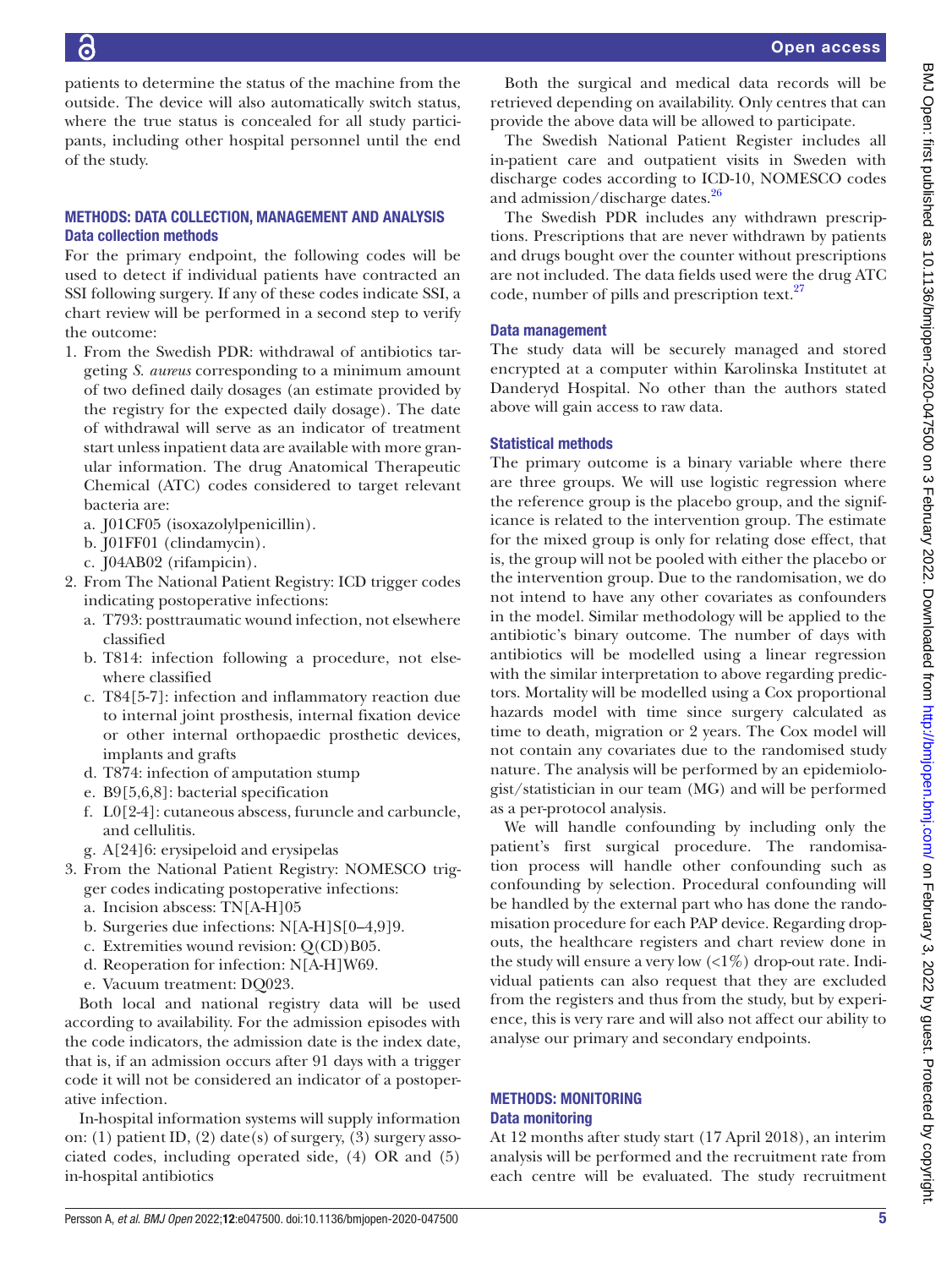will end once we have reached a minimum of 45 000 patients. During the second half of 2017/early 2018, the data quality of each recruiting centre will be evaluated by extracting data from each centre's hospital information centre.

#### EXPECTED RESULTS

Our hypothesis is that the usage of this air purifier significantly lowers the incidence of SSIs after orthopaedic surgery. Since the installation, management and purchase of this kind of machines is nowhere close to the resource intensity of other types of OR ventilation arrangements, it has the possibility of introducing a cost-effective instrument to prevent postoperative infections. Furthermore, this would perhaps benefit especially resource-scarce communities globally.

Secondarily, the large amount of data derived from this study can subsequently be used analysing the effect of other kinds of exposures on the incidence of postoperative infections.

#### Ethics and dissemination

The study is being conducted in accordance with the ethical principles of the Declaration of Helsinki, and is approved by the Swedish Ethical Review Authority (2015/1139-31/4).

The interim analysis results from the study will be presented only to the researchers involved unless the study thereafter is interrupted due to significant difference in infection rate between the two groups. Publication in a medical journal will be presented after inclusion of the last patient.

Study participant information will be published on the hospital web site (see [online supplemental appendix 2](https://dx.doi.org/10.1136/bmjopen-2020-047500)). Due to feasibility reasons in a study with approximately 45 000 study participants, and the very low probability of any adverse effects related to the intervention, no personal consent forms will be collected. However, individual patients can request exclusion from the data analysis.

The EPOS trial is registered at ClinicalTrials.gov.

#### Author affiliations

1 Karolinska Institutet Institutionen för kliniska vetenskaper Danderyds sjukhus, Danderyd, Sweden

<sup>2</sup>Department of Clinical Sciences, Lund University, Lund, Sweden

3 Department of Orthopaedics, Hässleholm-Kristianstad Hospitals, Kristianstad, Sweden

- 4 Department of Surgical Sciences, Uppsala University, Uppsala, Sweden
- 5 Department of Orthopaedics, Uppsala University Hospital, Uppsala, Sweden <sup>6</sup>Department of Clinical Science Intervention and Technology, Karolinska Institute, Huddinge, Sweden

<sup>7</sup>Department of Orthopaedics and Biotechnology, Karolinska Universitetsjukhuset i Huddinge, Huddinge, Sweden

8 Department of Surgical and Perioperative Sciences, Umeå University, Umeå, Sweden

9 Umeå University Hospital, Umeå, Sweden

<sup>10</sup>GHP Ortho Center Stockholm, Löwenströmska Hospital, Upplands Väsby, Sweden <sup>11</sup>Swedish Hip Arthroplasty Register, Gothenburg, Sweden

<sup>12</sup>Department of Orthopaedics, Institute of Clinical Sciences, Sahlgrenska Academy, University Of Gothenburg, Gothenburg, Sweden

Contributors AP operates the trial and led the writing of this manuscript, with contributions from the rest of the authors. TE, MM, HB, NH, SL, TT, IA, SM and P-JK operate the inclusion centres. MG and OS designed the original study and developed the protocol. MG is the responsible statistician and supervises the study. All authors contributed to the editing and redrafting of the manuscript.

Funding 8.8 million SEK from the Swedish Research Council has been received for 2017–2020 (grant number: 2017-00198). 1.4 million SEK from ALF (Stockholm County and Karolinska Institute, application number: 20160251, record number: LS 2015–1198) has been received for 2017–2018. We have a discounted price for the rental of the machines but have chosen not to apply for funding from the manufacturers of the plasma air purifier equipment to ensure that the study is independent.

Competing interests None declared.

Patient consent for publication Not applicable.

Provenance and peer review Not commissioned; externally peer reviewed.

Supplemental material This content has been supplied by the author(s). It has not been vetted by BMJ Publishing Group Limited (BMJ) and may not have been peer-reviewed. Any opinions or recommendations discussed are solely those of the author(s) and are not endorsed by BMJ. BMJ disclaims all liability and responsibility arising from any reliance placed on the content. Where the content includes any translated material, BMJ does not warrant the accuracy and reliability of the translations (including but not limited to local regulations, clinical guidelines, terminology, drug names and drug dosages), and is not responsible for any error and/or omissions arising from translation and adaptation or otherwise.

**Open access** This is an open access article distributed in accordance with the Creative Commons Attribution 4.0 Unported (CC BY 4.0) license, which permits others to copy, redistribute, remix, transform and build upon this work for any purpose, provided the original work is properly cited, a link to the licence is given, and indication of whether changes were made. See: [https://creativecommons.org/](https://creativecommons.org/licenses/by/4.0/) [licenses/by/4.0/](https://creativecommons.org/licenses/by/4.0/).

#### ORCID iDs

Anders Persson <http://orcid.org/0000-0003-1521-4565> Isam Atroshi <http://orcid.org/0000-0003-4892-9890>

#### **REFERENCES**

- <span id="page-5-0"></span>1 Reilly J, Allardice G, Bruce J, *et al*. Procedure-specific surgical site infection rates and postdischarge surveillance in Scotland. *[Infect](http://dx.doi.org/10.1086/509839)  [Control Hosp Epidemiol](http://dx.doi.org/10.1086/509839)* 2006;27:1318–23.
- 2 Pull ter Gunne AF, Cohen DB, Incidence CDB. Incidence, prevalence, and analysis of risk factors for surgical site infection following adult spinal surgery. *[Spine](http://dx.doi.org/10.1097/BRS.0b013e3181a03013)* 2009;34:1422–8.
- <span id="page-5-6"></span>3 Lindgren JV, Gordon M, Wretenberg P, *et al*. Validation of reoperations due to infection in the Swedish hip arthroplasty register. *[BMC Musculoskelet Disord](http://dx.doi.org/10.1186/1471-2474-15-384)* 2014;15:384.
- <span id="page-5-1"></span>4 de Lissovoy G, Fraeman K, Hutchins V, *et al*. Surgical site infection: incidence and impact on hospital utilization and treatment costs. *[Am](http://dx.doi.org/10.1016/j.ajic.2008.12.010)  [J Infect Control](http://dx.doi.org/10.1016/j.ajic.2008.12.010)* 2009;37:387–97.
- 5 Bozic KJ, Katz P, Cisternas M, *et al*. Hospital resource utilization for primary and revision total hip arthroplasty. *[J Bone Joint Surg Am](http://dx.doi.org/10.2106/00004623-200503000-00014)* 2005;87:570–6.
- <span id="page-5-2"></span>6 Fernstrom A, Goldblatt M. Aerobiology and its role in the transmission of infectious diseases. *[J Pathog](http://dx.doi.org/10.1155/2013/493960)* 2013;2013:1–13.
- <span id="page-5-3"></span>7 Charnley J, Eftekhar N. Postoperative infection in total prosthetic replacement arthroplasty of the hip-joint. with special reference to the bacterial content of the air of the operating room. *[Br J Surg](http://dx.doi.org/10.1002/bjs.1800560902)* 1969;56:641–9.
- <span id="page-5-4"></span>8 Lidwell OM, Elson RA, Lowbury EJ, *et al*. Ultraclean air and antibiotics for prevention of postoperative infection. A multicenter study of 8,052 joint replacement operations. *[Acta Orthop Scand](http://dx.doi.org/10.3109/17453678709146334)* 1987;58:4–13.
- 9 Lidwell OM, Lowbury EJ, Whyte W, *et al*. Airborne contamination of wounds in joint replacement operations: the relationship to sepsis rates. *[J Hosp Infect](http://dx.doi.org/10.1016/0195-6701(83)90041-5)* 1983;4:111–31.
- 10 Lidwell OM, Lowbury EJ, Whyte W, *et al*. Effect of ultraclean air in operating rooms on deep sepsis in the joint after total hip or knee replacement: a randomised study. *[Br Med J](http://dx.doi.org/10.1136/bmj.285.6334.10)* 1982;285:10–14.
- <span id="page-5-5"></span>11 Hirsch T, Hubert H, Fischer S, *et al*. Bacterial burden in the operating room: impact of airflow systems. *[Am J Infect Control](http://dx.doi.org/10.1016/j.ajic.2012.01.007)* 2012;40:e228–32.
- 12 Diab-Elschahawi M, Berger J, Blacky A, *et al*. Impact of differentsized laminar air flow versus no laminar air flow on bacterial counts